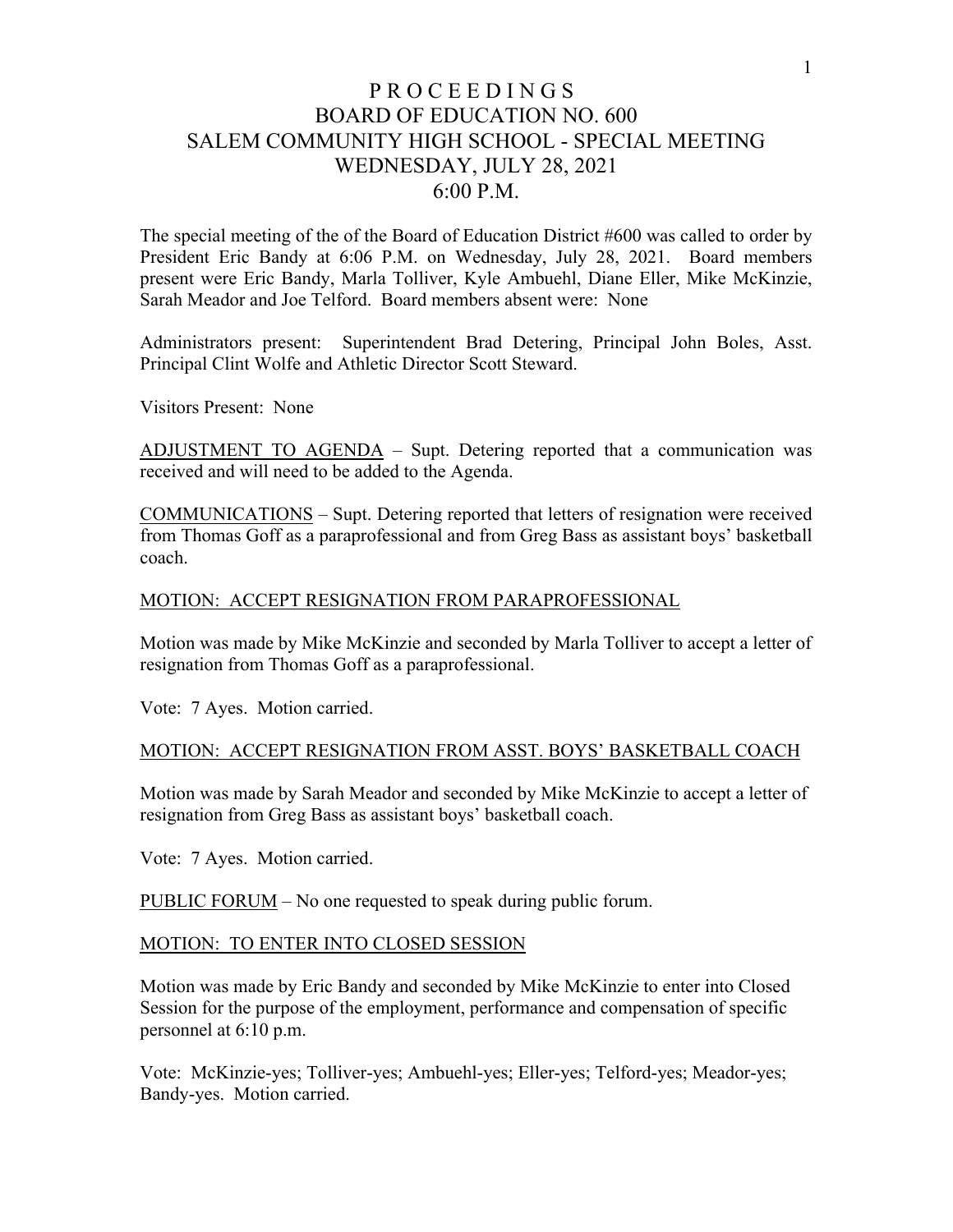#### MOTION: RETURN TO OPEN SESSION

Motion was made by Eric Bandy seconded by Sarah Meador to return to open session at 9:04 p.m.

Vote: 7 ayes. Motion carried.

### RECONVENE

It was decided to reconvene the Special Board Meeting on Thursday, July 29, 2021 at 7:00 p.m.

### CALL TO ORDER

The reconvened special meeting of the of the Board of Education District #600 was called to order by President Eric Bandy at 7:02 P.M. on Thursday, July 29, 2021. Board members present were Eric Bandy, Marla Tolliver, Kyle Ambuehl, Diane Eller, Mike McKinzie, Sarah Meador and Joe Telford. Board members absent were: None

Administrators present: Superintendent Brad Detering and Asst. Principal Clint Wolfe.

Visitors Present: None

### MOTION: TO ENTER INTO CLOSED SESSION

Motion was made by Eric Bandy and seconded by Kyle Ambuehl to enter into Closed Session for the purpose of the employment, performance and compensation of specific personnel at 7:03 p.m.

Vote: Ambuehl-yes; Tolliver-yes; McKinzie-yes; Eller-yes; Telford-yes; Meador-yes; Bandy-yes. Motion carried.

### MOTION: RETURN TO OPEN SESSION

Motion was made by Eric Bandy seconded by Sarah Meador to return to open session at 7:20 p.m.

Vote: 7 ayes. Motion carried.

### MOTION: TO EMPLOY HEAD BOYS' BASKETBALL COACH

Motion was made by Sarah Meador and seconded by Marla Tolliver to employ Brendan (Pete) Colclasure as head boys' basketball coach.

Vote: Tolliver-yes; Ambuehl-yes; McKinzie-yes; Eller-yes; Telford-yes; Meador-yes; Bandy-yes. Motion carried.